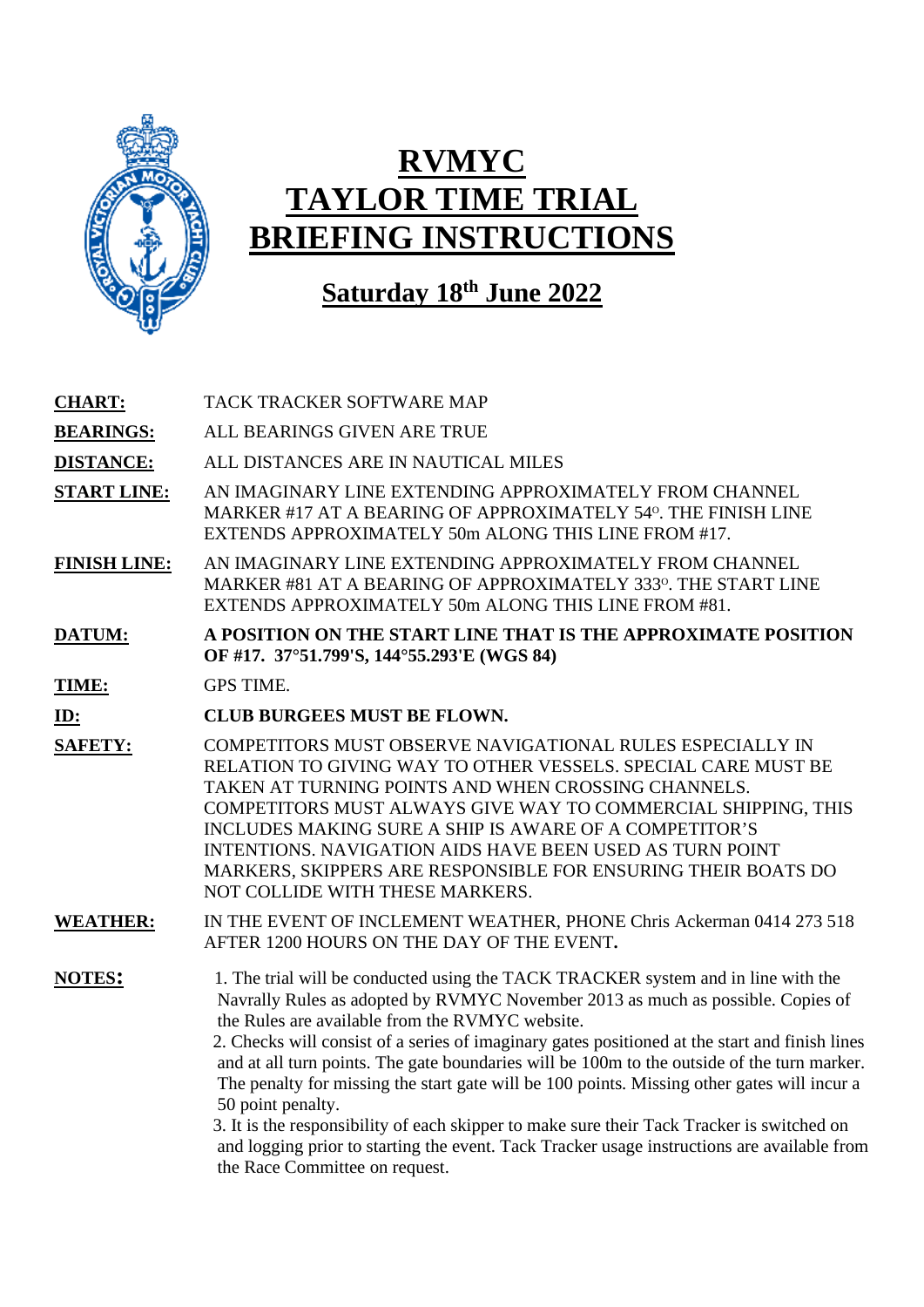4. Vessels must be on course and speed 1 cable before the start line. All vessels must keep at least 1 cable clear of the start line unless actually starting.

 5. Official event start time will be 13:55 hours. Individual start times will be emailed to the address supplied on the entry form.

6. It is the responsibility of each skipper to monitor weather conditions and withdraw from the event if at any time they consider their vessel or crew at risk.

 7. As the course uses physical markers as turn points, special attention is drawn to navrally rule 6.(f).

 8. Special attention is also drawn to Navrally Rules Appendix A, (a), (b), (c), (d), (e), (f)  $\&$  (k).

For further information please call: **CLUB: 9393 2888 OR Chris Ackerman: 0414 273 518.** 

## **RADIO WATCH:** A WATCH WILL BE KEPT ON CHANNEL 16 VHF

**EVENT COMMITTEE:** Chris Ackerman, Ken Warren

| <b>Course Instructions</b> |                                                                                                             |  |  |  |  |  |
|----------------------------|-------------------------------------------------------------------------------------------------------------|--|--|--|--|--|
| Leg                        | <b>Instructions</b>                                                                                         |  |  |  |  |  |
|                            | Start to the North of No.17 (Green). Passing No.17 (Green) on your Starboard side, head towards No.15 (YBY) |  |  |  |  |  |
| $\mathbf{1}$               | and pass it on your Port side.                                                                              |  |  |  |  |  |
|                            | Make a turn to Port around No.15 (YBY) and head towards No.72 (Red) keeping No.15 (YBY) to Port. Pass No.72 |  |  |  |  |  |
| 2                          | (Red) on your Port side.                                                                                    |  |  |  |  |  |
|                            | Make a turn to Port around No.72 (Red) and head towards No.17A (Green) keeping No.72 (Red) to Port. Pass    |  |  |  |  |  |
| 3                          | No.17A (Green) on your Starboard side.                                                                      |  |  |  |  |  |
|                            | Make a turn to Starboard around No.17A (Green) and head towards No.74 (Red) keeping No.17A (Green) to       |  |  |  |  |  |
| 4                          | Starboard. Pass No.74 (Red) on your Port side.                                                              |  |  |  |  |  |
|                            | Make a turn to Port around No.74 (Red) and head towards No.76 (Red) keeping No.74 (Red) to Port. Pass No.76 |  |  |  |  |  |
| 5                          | (Red) on your Port side.                                                                                    |  |  |  |  |  |
|                            | Make a turn to Port around No.76 (Red) and head towards No.19 (Green) keeping No.76 (Red) to Port. Pass     |  |  |  |  |  |
| 6                          | No.19 (Green) on your Starboard side.                                                                       |  |  |  |  |  |
|                            | Make a turn to Starboard around No.19 (Green) and head towards No.78 (Red) keeping No.19 (Green) to         |  |  |  |  |  |
| $\overline{7}$             | Starboard. Pass No.78 (Red) on your Port side.                                                              |  |  |  |  |  |
|                            | Make a turn to Port around No.78 (Red) and head towards No.21 (Green) keeping No.78 (Red) to Port. Pass     |  |  |  |  |  |
| 8                          | No.21 (Green) on your Starboard side.                                                                       |  |  |  |  |  |
|                            | Make a turn to Starboard around No.21 (Green) and head towards No.80 (Red) keeping No.21 (Green) to         |  |  |  |  |  |
| 9                          | Starboard. Pass No.80 (Red) on your Port side.                                                              |  |  |  |  |  |
|                            | Make a turn to Port around No.80 (Red) and head towards No.81 (Green) keeping No.80 (Red) to Port. Pass     |  |  |  |  |  |
| 10                         | No.81 (Green) on your Port side. You're finished.                                                           |  |  |  |  |  |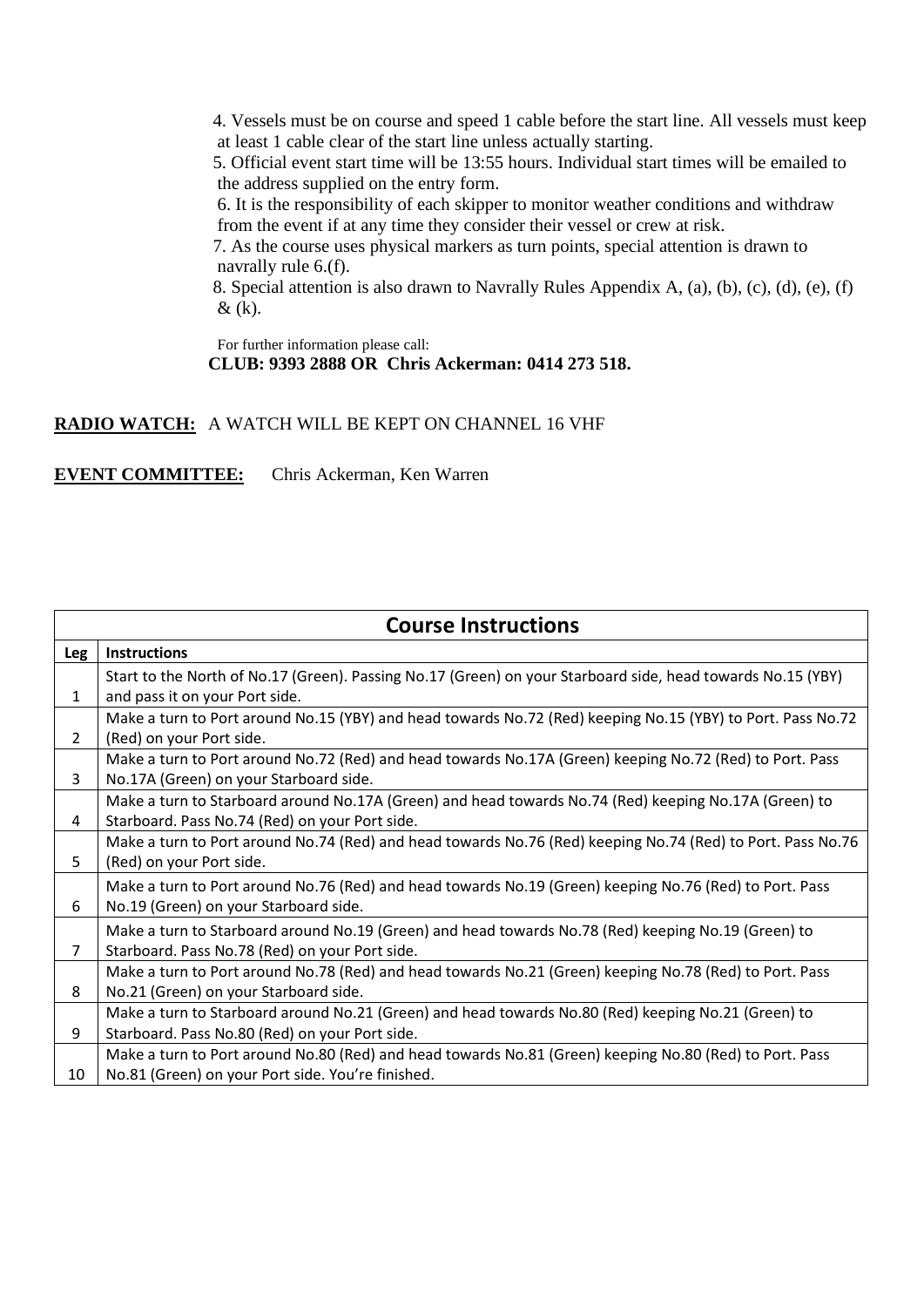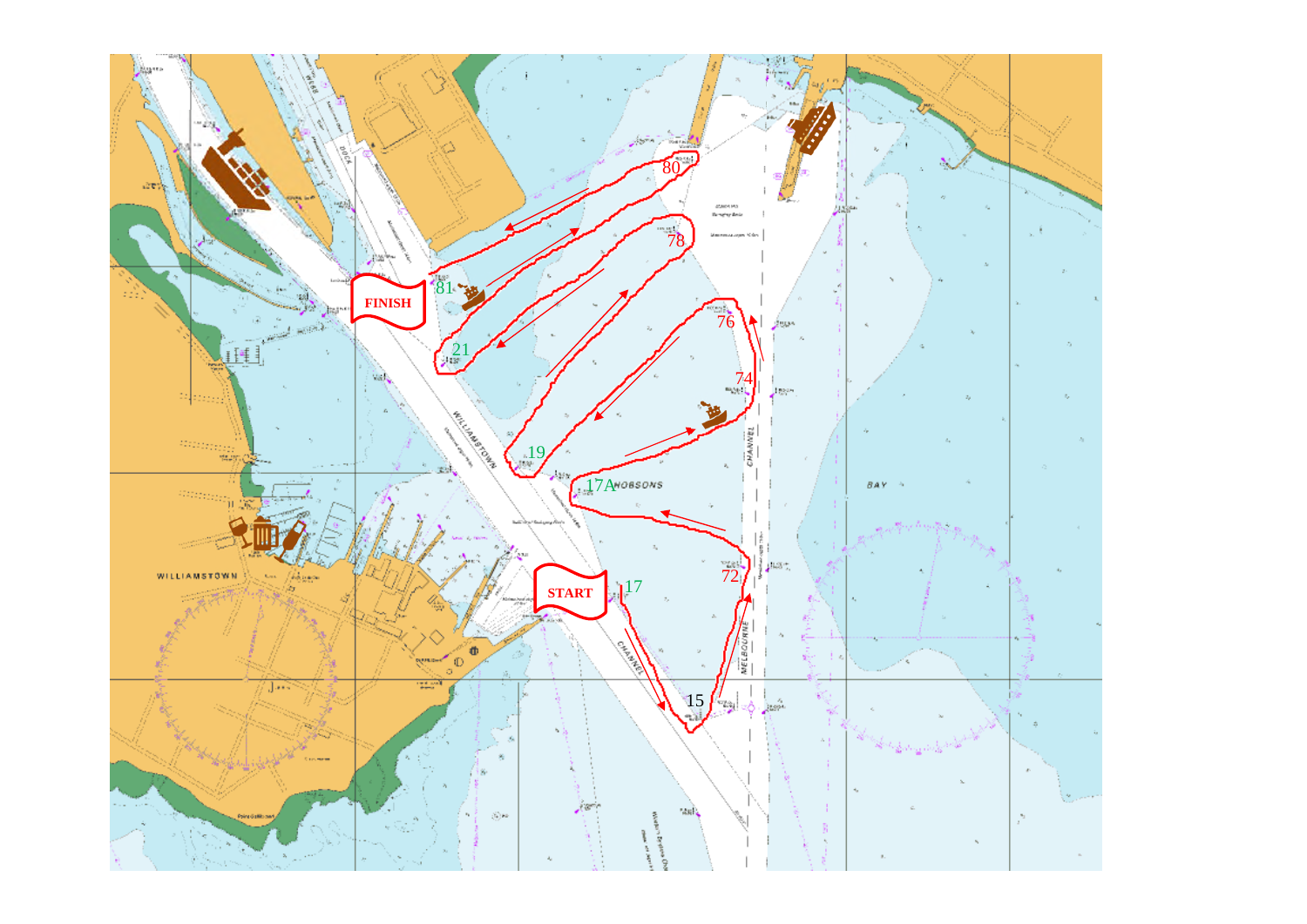